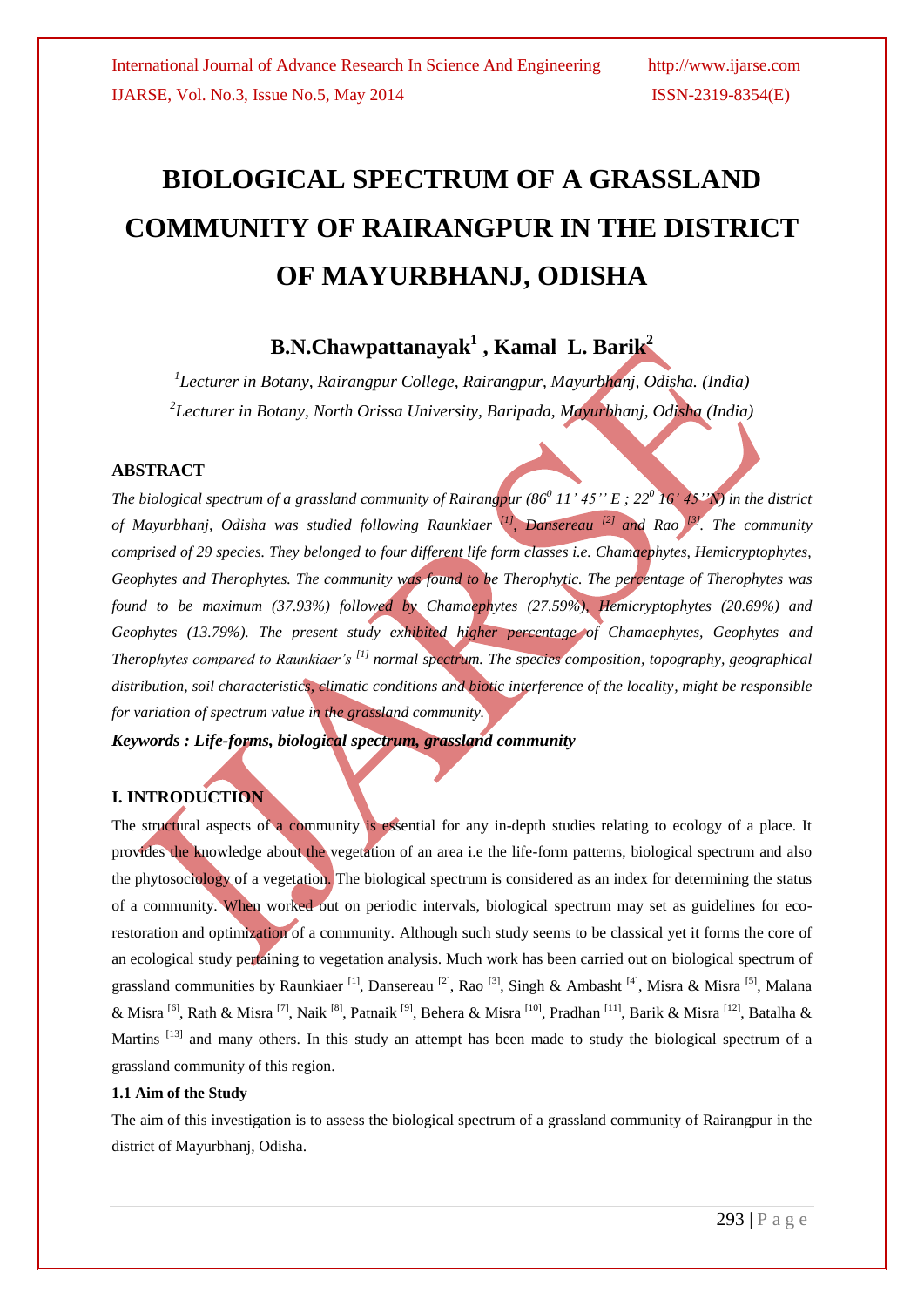# International Journal of Advance Research In Science And Engineering http://www.ijarse.com IJARSE, Vol. No.3, Issue No.5, May 2014 ISSN-2319-8354(E)

#### **1.2 Study Site and Environment**

The experimental grassland was selected at Sanchampauda  $(86^{\circ}$  11' 45" E ; 22 $^{\circ}$  16' 45"N,), Rairangpur, situated at a distance of 95 kms from the North Orissa University and 90 kms from Baripada, the district headquarter of Maurbahnj in the state of Odisha and is located at an average elevation of 248m. The climate of the locality is monsoonal with three distinct season i.e rainy (July to October), winter (November to February) and summer (March to June). The total rainfall during the study period was 1903mm, of which a maximum of 652mm was recorded during the month of July. No rainfall was observed in the month of October, November and December. The soil of the experimental site was found to be moderately acidic. The available phosphorous, potassium and organic carbon contents of the experimental site were found to be  $\log$   $\frac{1}{4}$ .

#### **II. MATERIALS AND METHODS**

The plant specimens preferably along with the reproductive parts were collected and brought to the laboratory for identification. The identification of each taxaon was made in consultation with various regional and national flora books i.e. The Botany of Bihar and Orissa by Haines <sup>[15]</sup>, Supplement to the Botany of Bihar and Orissa by Mooney <sup>[16]</sup>, Flora of Orissa by Saxena & Brahmam <sup>[17]</sup>, Flora of the Madras Presidency by Gamble <sup>[18]</sup>, Flora of Bilaspur district, M.P. by Panigrahi & Murti <sup>[19]</sup> and Murti & Panigrahi<sup>[20]</sup>, Flora of Madhya Pradesh by Verma **et al.** <sup>[21]</sup>, Mudgal **et al.** <sup>[22]</sup> and Singh **et al.** <sup>[23]</sup> and The Flora of British India by Hooker <sup>[24]</sup>, The herbarium specimens were prepared following standard methodology as proposed by Jain & Rao  $^{[25]}$ . The voucher specimens were preserved and housed in Herbarium, P.G. Department of Botany, North Orissa University, for future use and reference. The life-form of various species was determined based on the position of the parenting buds following Raunkiaer's <sup>[1]</sup> system, slightly modified by Dansereau <sup>[2]</sup> and Rao <sup>[3]</sup>.

#### **III. RESULTS AND DISCUSSION**

The community comprised of 29 species of which 10 species were grasses and 19 species were non-grasses. Out of 29 species, 8 species belonged to the class Chamaephytes (*Desmodium triflorum, Evolvulus alsinoides, Evolvulus nummularius, Hedyotis neesiana, Oldenlandia corymbosa, Rungia repens, Scleria levis and Tridax procumbens)*, 6 species to Hemicryptophytes (*Brachiaria reptans, Chrysopogon aciculatus, Chrysopogon verticillatus, Cynodon dactylon, Elephantopus scaber*, *Heteropogon contortus)*, 4 species to Geophytes (*Cyperus compressus, Cyperus triceps, Fimbristylis acuminata, Fimbristylis dichotoma)* and 11 species to Therophytes (*Commelina benghalensis, Dactyloctenium aegyptium, Digitaria longiflora, Eleusine indica, Hybanthus enneaspermus, Phyllanthus fraternus, Scoparia dulcis, Setaria pumila, Spermacoce pusilla, Sporobolus indicus, Zornia gibbosa).* The class Phanerophytes was found to be absent (Table -1).

|  | Table - 1 Life forms classes of the experimental grassland community. |  |  |  |  |
|--|-----------------------------------------------------------------------|--|--|--|--|
|--|-----------------------------------------------------------------------|--|--|--|--|

| Life-form classes | Sl. No. | Name of the Species              |
|-------------------|---------|----------------------------------|
| Chamaephytes      |         | Desmodium triflorum (L.) DC.     |
| (25.59%)          | 2       | Evolvulus alsinoides (L.) L.     |
|                   | 3       | $Evolvulus$ nummularius $(L)L$ . |

294 | P a g e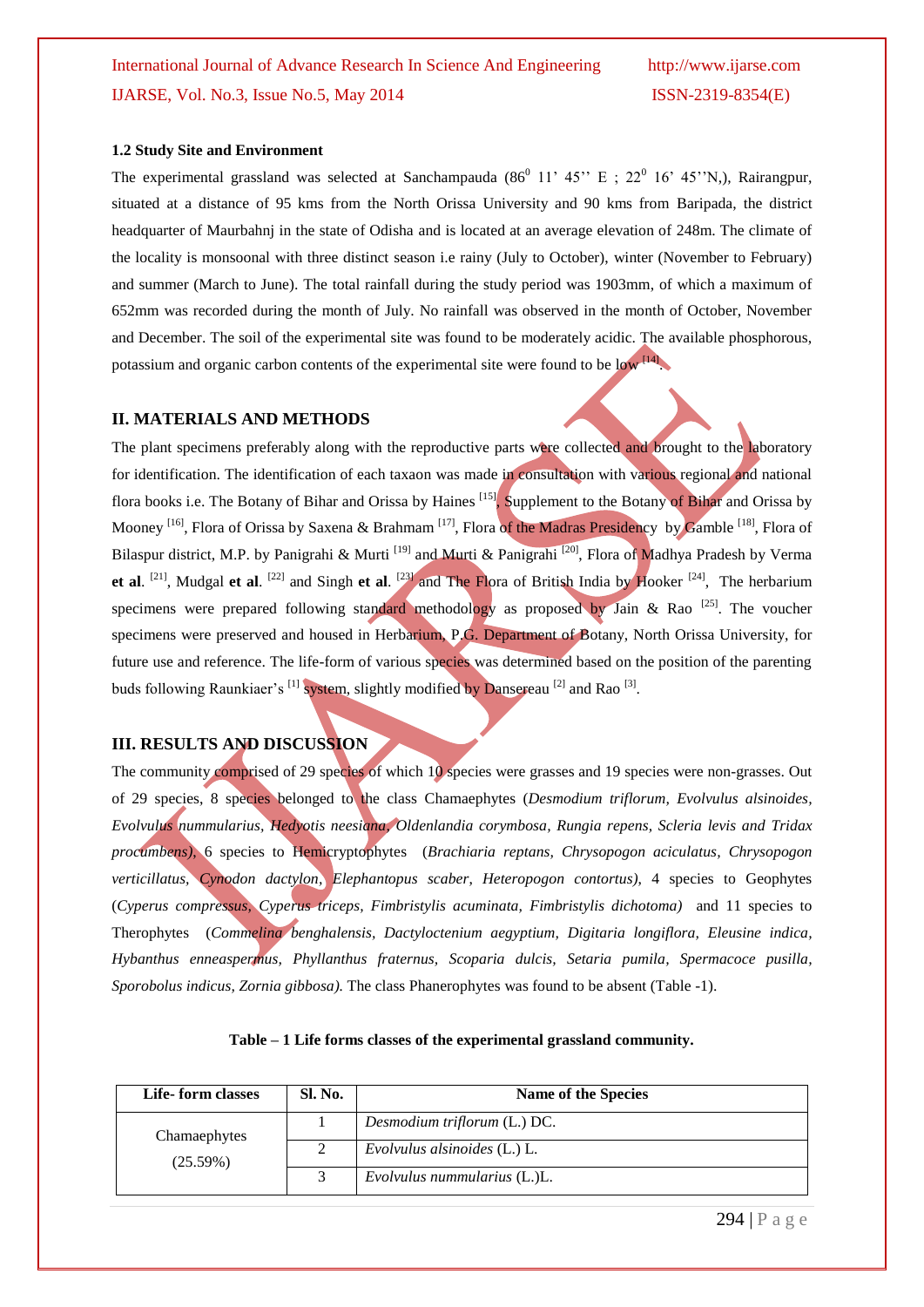#### International Journal of Advance Research In Science And Engineering http://www.ijarse.com

### IJARSE, Vol. No.3, Issue No.5, May 2014 ISSN-2319-8354(E)

|                  | 4              | Hedyotis neesiana Arn.                                 |  |  |
|------------------|----------------|--------------------------------------------------------|--|--|
|                  | 5              | Oldenlandia corymbosa L.                               |  |  |
|                  | 6              | Rungia repens (L.) Nees                                |  |  |
|                  | 7              | Scleria levis Retz.                                    |  |  |
|                  | 8              | Tridax procumbens L.                                   |  |  |
|                  | $\mathbf{1}$   | Brachiaria reptans (L) C.A. Gardner & C.E. Hubb        |  |  |
|                  | 2              | Chrysopogon aciculatus (Retz.) Trin.                   |  |  |
| Hemicryptophytes | $\overline{3}$ | Chrysopogon verticillatus (Roxb.) Trin. ex Steud       |  |  |
| (20.69%)         | $\overline{4}$ | Cynodon dactylon (L.) Pers.                            |  |  |
|                  | 5              | Elephantopus scaber L.                                 |  |  |
|                  | 6              | Heteropogon contortus (L.)P. Beauv. ex Roem. & Schult. |  |  |
| Geophytes /      | $\mathbf{1}$   | Cyperus compressus L.                                  |  |  |
| Cryptophytes     | $\overline{2}$ | Cyperus triceps Endl.                                  |  |  |
| (13.79%)         | 3              | Fimbristylis acuminata Vahl                            |  |  |
|                  | $\overline{4}$ | Fimbristylis dichotoma (L.) Vahl                       |  |  |
|                  | 1              | Commelina benghalensis L.                              |  |  |
|                  | $\overline{2}$ | Dactyloctenium aegyptium (L.) Willd.                   |  |  |
|                  | 3              | Digitaria longiflora (Retz.) Pers.                     |  |  |
|                  | $\overline{4}$ | Eleusine indica (L.) Gaertn.                           |  |  |
| Therophytes      | 5              | Hybanthus enneaspermus (L.) F. Muell                   |  |  |
| (37.93%)         | 6              | Phyllanthus fraternus Webster                          |  |  |
|                  | $\overline{7}$ | Scoparia dulcis L.                                     |  |  |
|                  | $\overline{8}$ | Setaria pumila (Poir.) Roem. & Schult.                 |  |  |
|                  | 9              | Spermacoce pusilla Wall.                               |  |  |
|                  | 10             | Sporobolus indicus (L.) R.Br.                          |  |  |
|                  | 11             | Zornia gibbosa Span.                                   |  |  |

Table - 2 reveals the biological spectra of some grassland community in comparision to Raunkiaer's <sup>[1]</sup> normal spectrum. Based on percentage contribution the community was found to be Therophytic. The community showed 25.59% of Chamaephytes, 20.69% of Hemicryptophytes, 13.79% of Geophytes, 37.93% of Therophytes and lack of Phanerophytes. Absence of Phanerophytes was also reported by Singh & Ambasht<sup>[4]</sup> and Barik & Misra <sup>[12]</sup>. A higher percentage of Phanerophtic species was reported by Rao<sup>[3]</sup>, while working on grassland of Varanasi in India and by Batalha & Martines<sup>[13]</sup> on Cerrado site of Brazil. Maximum Therophytic percentage contribution was reported by Rao<sup>[3]</sup>, Singh & Ambasht<sup>[4]</sup> while working on the grasslands of Varanasi, Misra & Misra <sup>[5]</sup>, Rath & Misra <sup>[7]</sup> and Barik & Misra <sup>[12]</sup> on the grasslands of Berhampur, Naik <sup>[8]</sup> on western Orissa, Pattnaik<sup>[9]</sup> on South Orissa, Behera & Misra<sup>[10]</sup> on Phulbani and Pradhan<sup>[11]</sup> on the grassland of Bhubaneswar. However, in this grassland community the greater percentage of Therophytes and absence of Phanerophytes might be due to the influence of species composition, soil characteristic, climatic condition as well as biotic interference of the locality. Since the experimental grassland was well protected before one year, from the start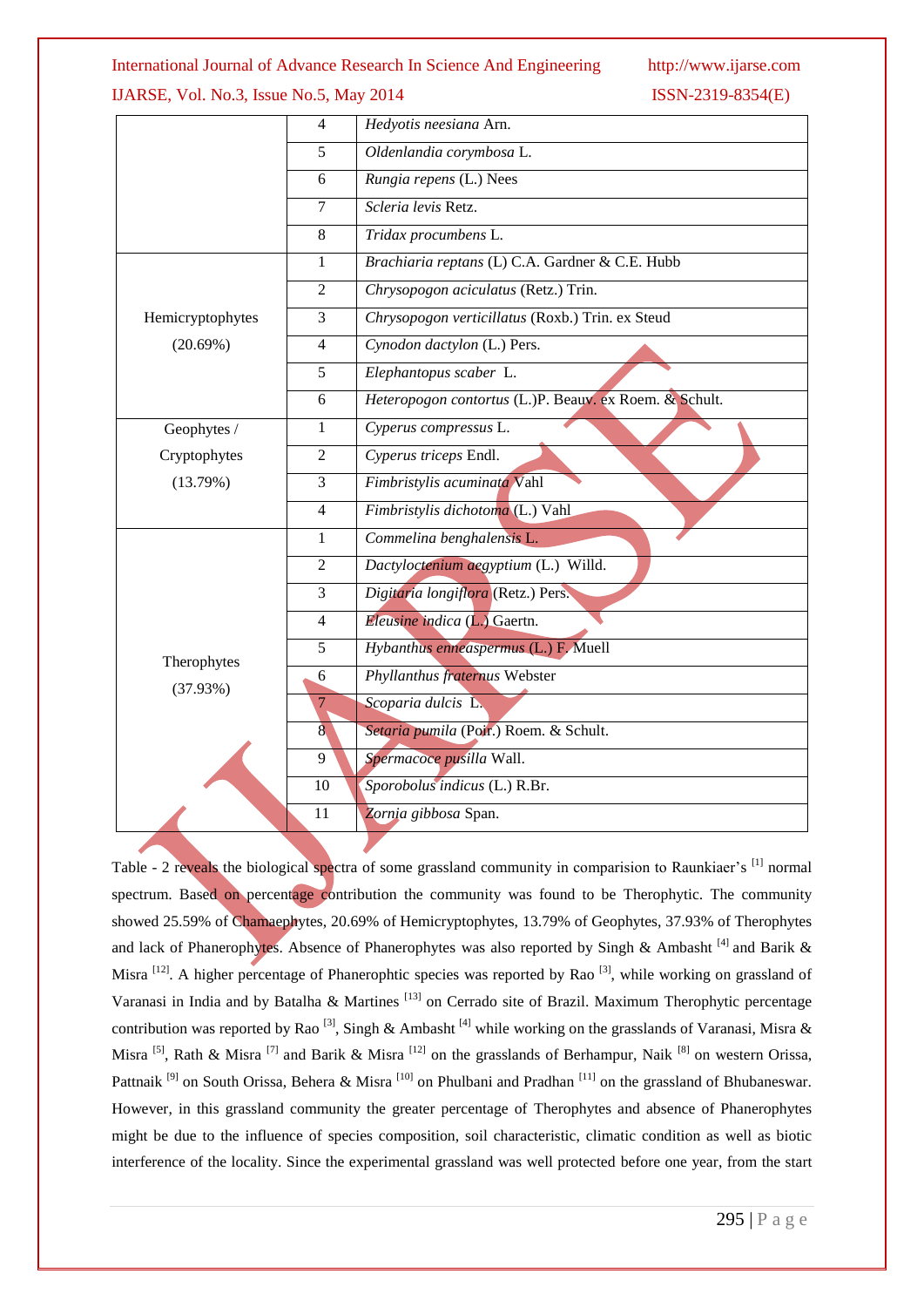# International Journal of Advance Research In Science And Engineering http://www.ijarse.com IJARSE, Vol. No.3, Issue No.5, May 2014 ISSN-2319-8354(E)

of experiment, grazing was not possible. However, there was no such restriction prior to one year. Compared to Raunkiaer's [1] normal biological spectrum, present findings showed, Chamaephytes to be near about 3.06 times higher than that of normal spectrum, 2.3 times higher in case of Geophytes and 2.9 times higher in case of Therophytes where as the parentage of Hemicryptophytes was nearly 1.26 time less than the normal spectrum.

| Table-2. Biological spectra of some grassland communities in Comparison to Raunkiaer's (1934) normal |
|------------------------------------------------------------------------------------------------------|
| spectrum.                                                                                            |

| <b>Authors</b>                        | <b>Study Site</b>  | Pha%  | Cha%  | Hem%  | $Geo\%$ | The%  |
|---------------------------------------|--------------------|-------|-------|-------|---------|-------|
| Raunkiaer's (1934) normal<br>spectrum |                    | 46.00 | 9.00  | 26.00 | 6.00    | 13.00 |
| Rao (1968)                            | Varanasi           | 40.00 | 6.00  | 1.00  | 10.00   | 43.00 |
| Singh & Ambasht $(1975)$              | Varanasi           |       | 4.20  | 19.20 | 6.30    | 70.20 |
| Misra & Misra (1979)                  | Berhampur          | 5.70  | 25.70 | 14.30 | 5.70    | 48.60 |
| Malana & Misra (1980)                 | Berhampur          | 10.00 | 26.66 | 23.33 | 3.33    | 36.33 |
| Rath & Misra (1980)                   | Berhampur          | 5.40  | 21.60 | 18.90 | 2.70    | 51.30 |
| Naik (1985)                           | Western Orissa     | 3.00  | 21.20 | 18.20 | 6.00    | 51.50 |
| Patnaik (1993)                        | South Orissa       | 3.58  | 17.86 | 25.00 | 10.71   | 42.86 |
| Behera & Misra (1993)                 | Phulbani           | 5.71  | 20.00 | 11.42 | 8.57    | 54.28 |
| Pradhan (1994)                        | <b>Bhubaneswar</b> | 5.88  | 29.42 | 11.76 | 5.88    | 47.05 |
| Barik & Misra (1998)                  | Berhampur          | --    | 25.81 | 12.90 | 9.68    | 51.61 |
| Batalha & Martins (2002)              | Cerrado            | 66.75 | 11.50 | 18.58 | 1.77    | 1.77  |
| Present study                         | Rairangpur         |       | 27.59 | 20.69 | 13.79   | 37.93 |

**Pha** - Phanerophytes, **Cha** - Chamaephytes, **Hem** - Hemicryptophytes, **Geo** - Geophytes, **The** - Therophytes.

# **IV. CONCLUSION**

The biological spectrum value of experimental grassland community of Rairangpur in Mayurbhanj District of Odisha showed variation compared to other grassland communities as reported earlier. The species composition, topography, temperature variability, physico-chemical characteristics of soil, precipitation, solar insolation and the biotic interference might be responsible for variation in spectrum value in the experimental grassland community.

#### **V. ACKNOWLEDGEMENT**

The authors are thankful to Dr. D. Mohanta, Principal, Rairangpur College, Rairangpur; Prof. U.B. Mohapatra, Dr. A.K Biswal, Reader and Dr. A.K Bastia, Reader, Department of Botany, North Orissa University for their co-operation and valuable suggestion. The authors are also indebted to the Block Development Officer, Rairangpur for providing necessary rail fall data and the Soil Chemist, District Soil Testing Laboratory, Government of Odisha, Mayurbhanj, Baripada for analysis of soil samples of the experimental site.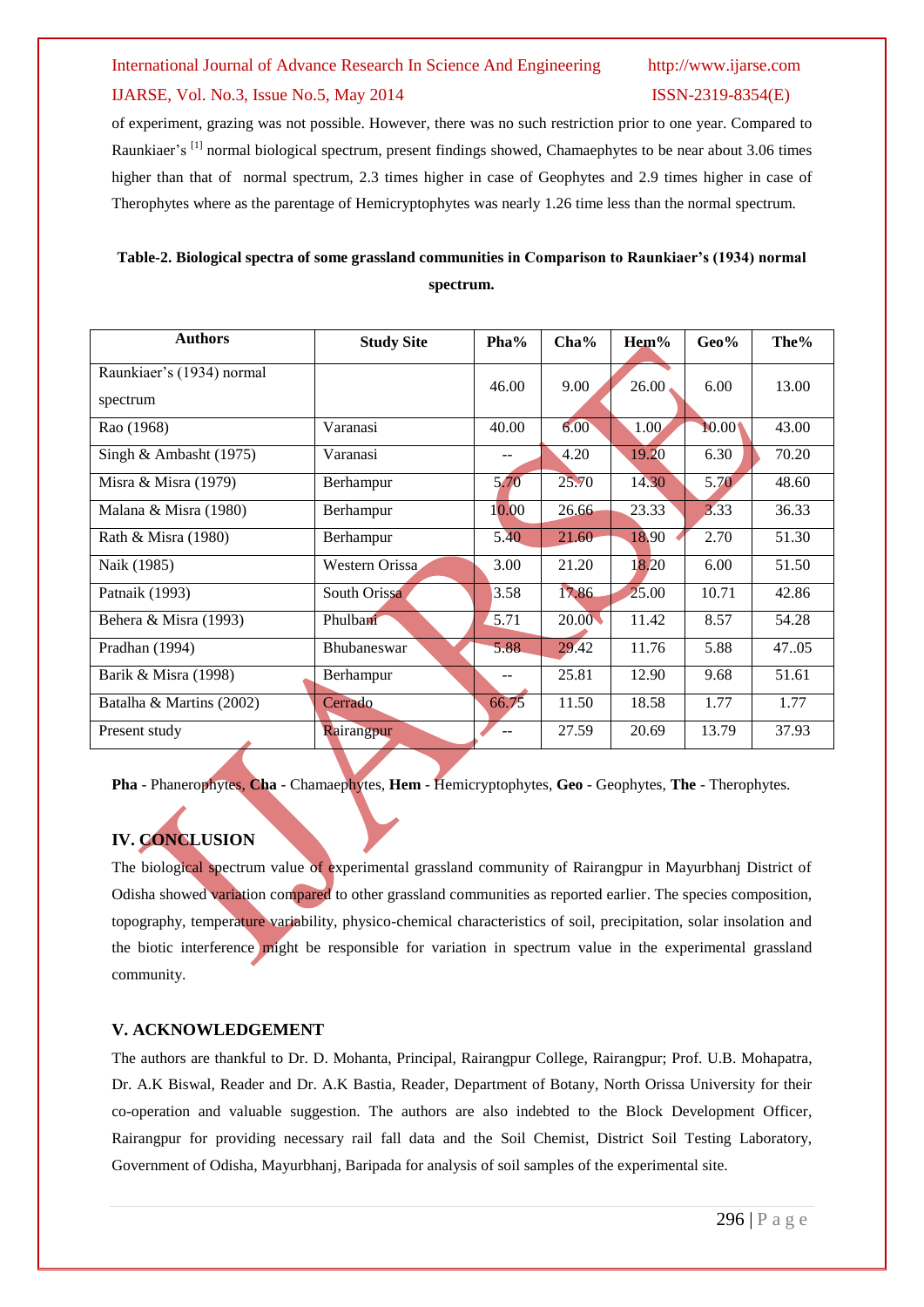#### **REFERENCES**

- [1] Raunkiaer C. The life forms of plants and statistical plant geography. Oxford Univ, Press, Oxford, 1934.
- [2] Dansereau P. The origin and growth of plant communities. 567-603. In: Growth in living systems, Proc. of an International Symp., Purdue Univ., Basic Book Inc., New York, 1960.
- [3] Rao CC. Biological spectrum of Karamnasa watershed flora (Varanasi, India). In: Proceedings of the symposium on recent advances in Tropical Ecology, Part-II. R. Misra & B. Gopal (eds.) ISTE, BHU, Varanasi, 1968.
- [4] Singh UN, Ambasht RS. Biotic stress and variability in structure and organic (net primary) production of grassland communities at Varanasi, India. Torp. Ecol., 1975 ; 16: 86-95
- [5] Misra MK, Misra BN. Biological spectrum of a tropical grassland community at Berhampur, Ind. J. For., 1979 ; 2: 313-315.
- [6] Malana M, Misra BN. Effect of burning on biological spectrum of tropical grassland, Geobios, 1980; 7: 293-295
- [7] Rath SP, Misra BN. Effect of grazing on the floristic composition and life form of species in the grassland of Berhampur, Ind. J. For., 1980 ; 3 (4): 336-339.
- [8] Naik BK. Phytosociology and primary production of a natural grassland community of western Orissa. Ph.D. Thesis, Sambalpur University, Sambalpur, Orissa, 1985.
- [9] Patnaik SK. Ecological studies of an upland coastal grassland of South Orissa, Ph.D. Thesis, Berhampur University, Berhampur, Orissa, India, 1993.
- [10] Behera RK, BN Misra. Biological spectrum of a grassland community of Phulbani (India). Mendel. 1993 ; 10 (2-4): 59-61.
- [11] Pradhan D. Primary production and phytosociology of a grassland community of Bhubaneswar. Ph.D. Thesis, Berhampur University, Berhampur, Orissa, 1994.
- [12] Barik KL, Misra BN. Biological spectrum of a grassland ecosystem of south Orissa. Ecoprint, 1998; 5  $(1): 73-77.$
- [13] Batalha MA, Martins FR. Biological spectra of Cerrado sites, Flora, 2002 ; 197: 452-460.
- [14] Chawpattanayak BN, Barik KL. Live green biomass of a grassland community of Rairangpur in the district of Mayurbhanj, Odisha, Int. J. of Adv. Res. in Sci. & Engin.,2013 ; 2 (7): 163-167.
- [15] Haines HH. The Botany of Bihar and Orissa, 6 Parts, Adlard & Sons, London, 1921-25.
- [16] Mooney HF. Supplement to the Botany of Bihar and Orissa. Catholic Press, Ranchi, 1950.
- [17] Saxena HO, Brahmam M. The Flora of Orissa. Vol. I-IV, Regional Research Laboratory (CSIR), Bhubaneswar, Orissa and Forest Development Corporation Ltd., Bhubaneswar, 1994-96.
- [18] Gamble JS. Flora of the Presidency of Madras, London Repr. Ed. 1967, Calcutta, 1915-36.